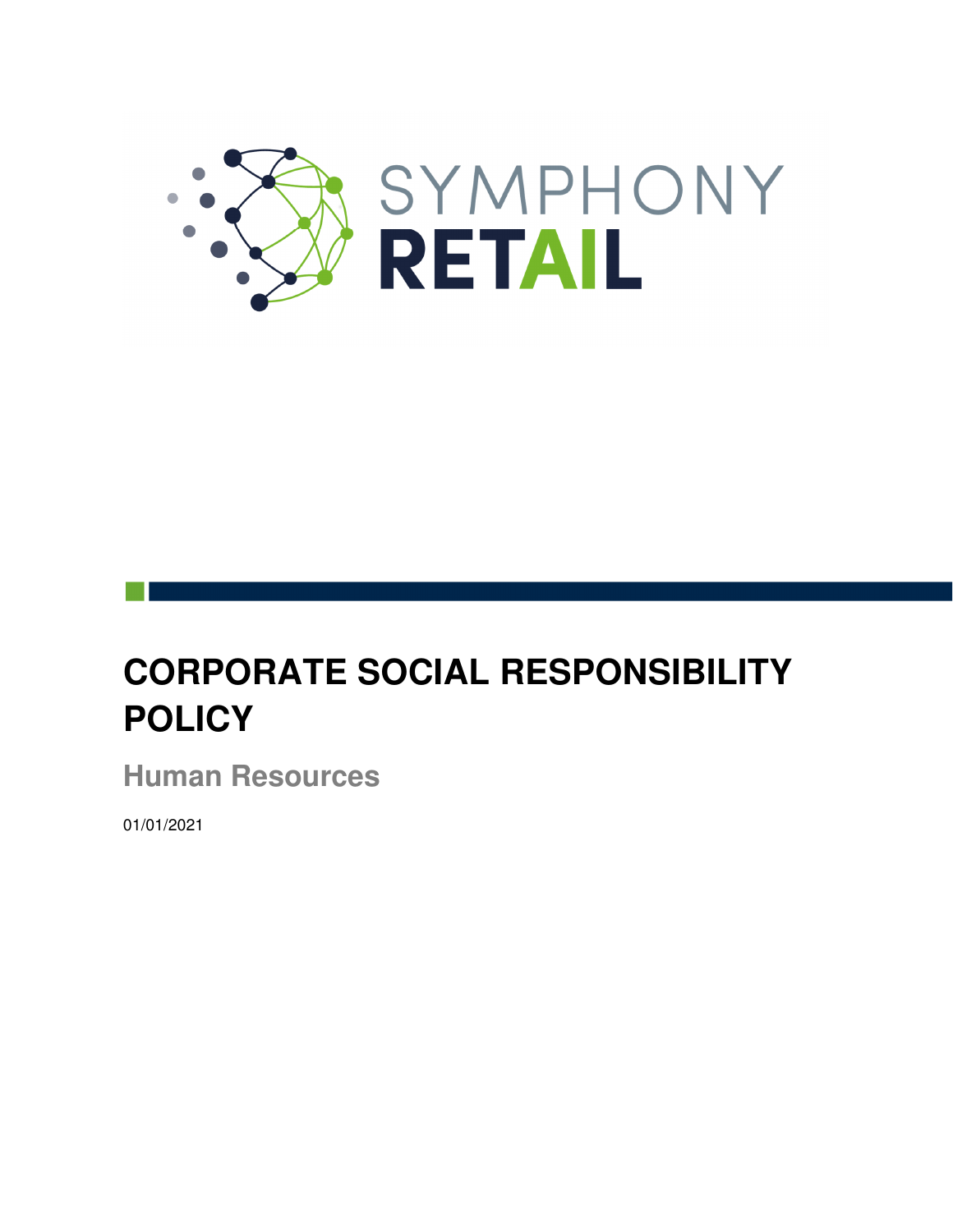## **Table of Contents**



Page 2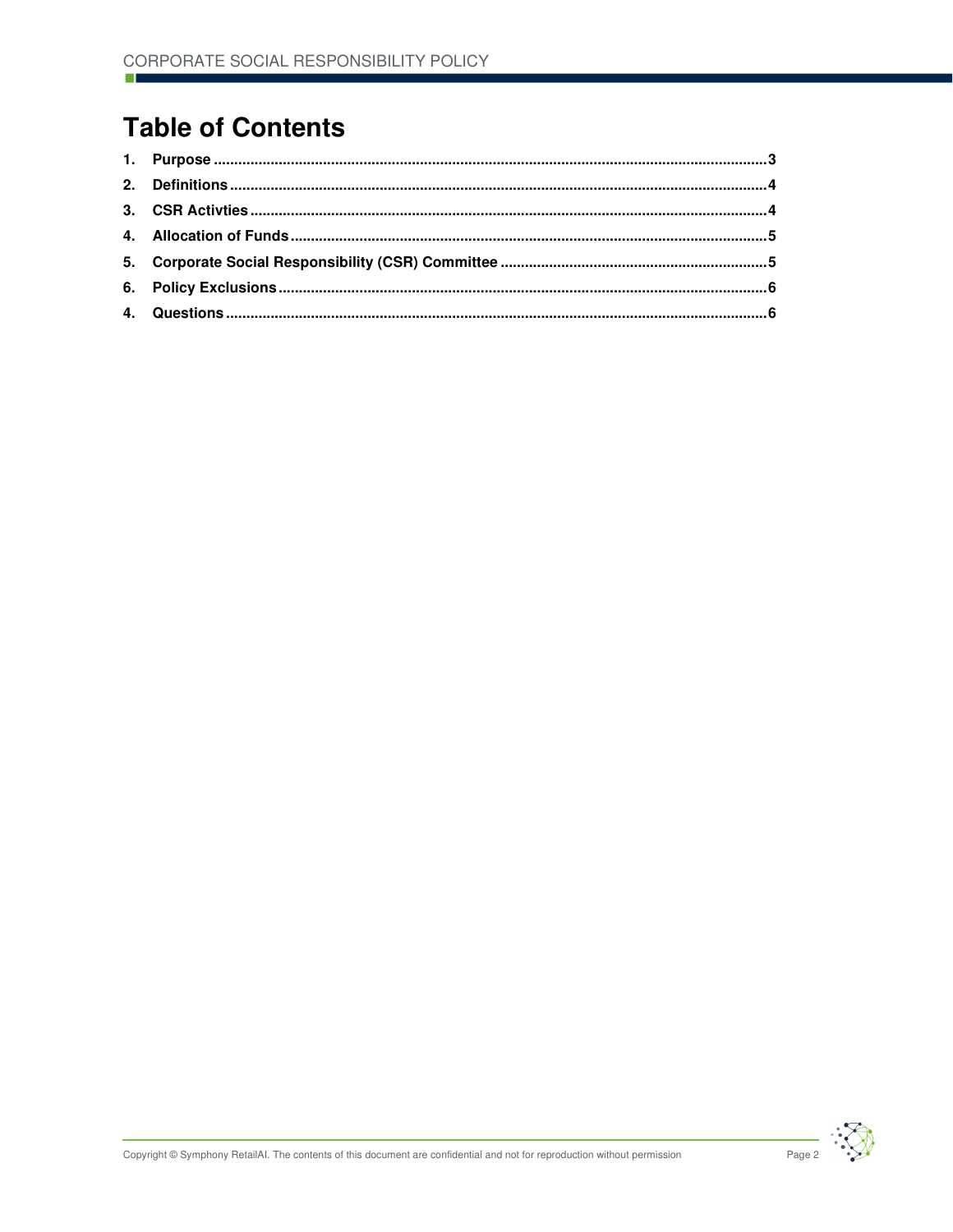#### **1. Purpose**

Organizations are economic structures of society, it is our belief that an organization's performance must be measured by its contribution towards building economic, social and environmental capital which enhances societal sustainability.

Our focus has always been to contribute towards sustainable development of the society and environment in order to make India a sustainable place for future generations. These initiatives are independent of the normal conduct of our business. All programs, projects and activities (collectively "CSR Programs") carried out in this regard are the subject matter of this Policy.

This Policy shall be read in line with Section 135 of the Companies Act 2013, Companies (Corporate Social Responsibility Policy) Rules, 2014 and such other rules, regulations, circulars, and notifications (collectively referred hereinafter as "Regulations") as may be applicable and as amended from time to time and will, inter-alia, provide for the following:

- i. Establishing a guideline for compliance with the provisions of Regulations to dedicate a percentage of Company's profits for social projects;
- ii. Ensuring the implementation of CSR initiatives in letter and spirit through appropriate procedures and reporting;
- iii. Creating opportunities for employees to participate in socially responsible initiatives;
- iv. To direct our CSR Programs, inter alia, towards achieving one or more of the following - enhancing environmental and natural capital; supporting rural development; promoting education; providing preventive healthcare, providing sanitation and drinking water; creating livelihoods for people, especially those from disadvantaged sections of society, in rural and urban India; preserving and promoting sports;
- v. To develop the required capability and self-reliance of beneficiaries at the grass roots, in the belief that these are prerequisites for social and economic development;
- vi. To engage in affirmative action interventions such as skill building and vocational training, to enhance employability and generate livelihoods for persons from disadvantaged sections of society;
- vii. To pursue CSR programs primarily in areas that fall within the economic vicinity of the Company's operations to enable close supervision and ensure maximum development impact;
- viii. To carry out CSR Programs in relevant local areas;
- ix. To promote sustainability in partnership with industry associations for Sustainable Development, in order to have a multiplier impact.

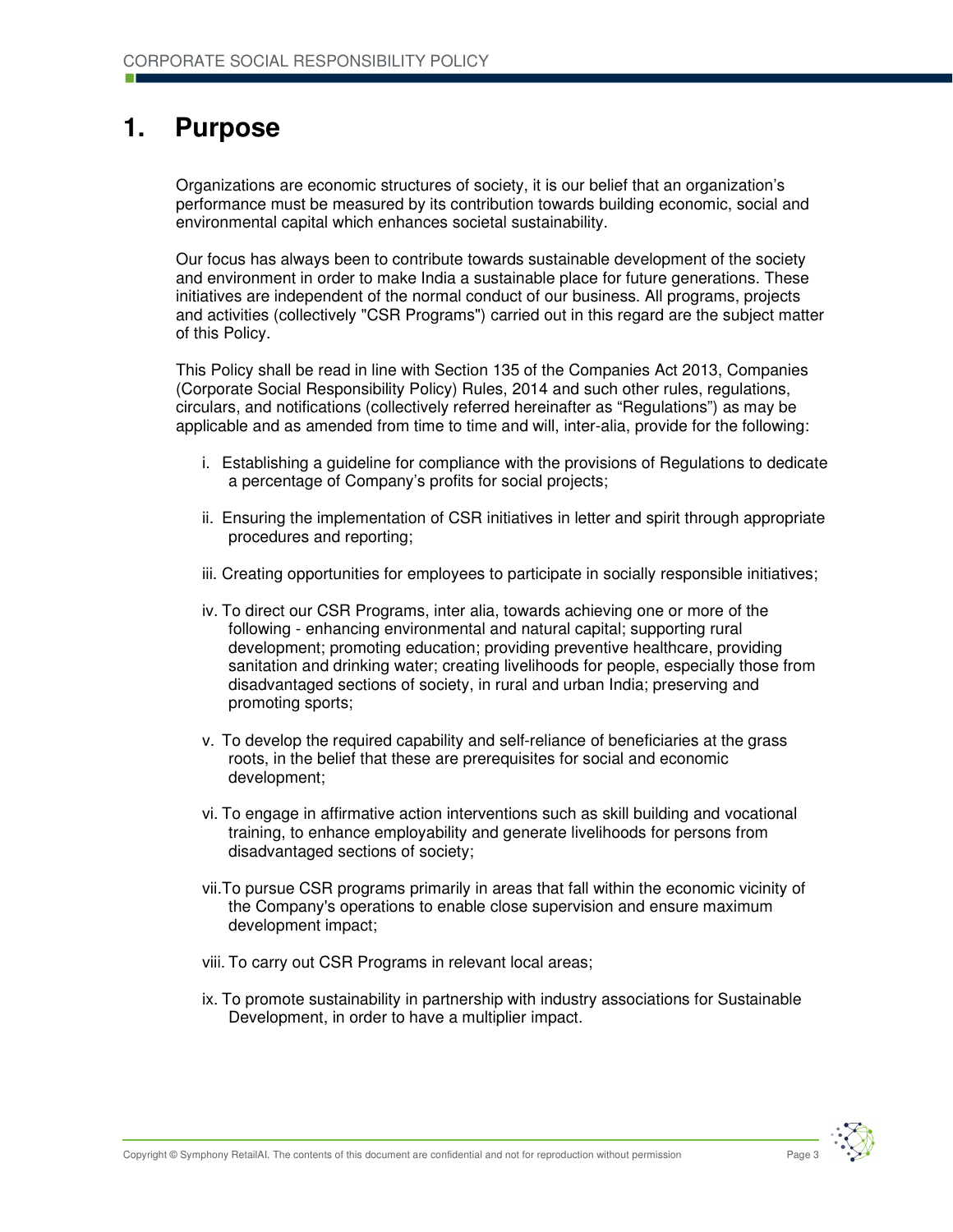## **2. Definitions**

In this Policy unless the context otherwise requires:

- i. "Act" means the Companies Act, 2013;
- ii. "Annexure" means the Annexure appended to these rules;
- iii. "Corporate Social Responsibility (CSR)" means and includes but is not limited to
	- a. Projects or programs relating to activities specified in Schedule VII to the Act or
	- b. Projects or programs relating to activities undertaken by the board of directors of a company (Board) in pursuance of recommendations of the CSR Committee of the Board as Per declared CSR Policy of the company subject to the condition that such policy will cover subjects enumerated in Schedule VII of the Act.
- iv. "CSR Committee" means the Corporate Social Responsibility Committee of the Board referred to in section 135 of the Act
- v. "CSR Policy" relates to the activities to be undertaken by the company as specified in Schedule VII to the Act and the expenditure thereon, excluding activities undertaken in pursuance of normal course of business of a company.
- vi. "Net profit" means the net profit of a company as per its financial statement prepared in accordance with the applicable provisions of the Act, but shall not include the following, namely:
	- a. Any profit arising from any overseas branch or branches of the company' whether operated as a separate company or otherwise;
	- b. Any dividend received from other companies in India, which are covered under and complying with the provisions of section 135 of the Act:
- vii. Provided that net profit in respect of a financial year for which the relevant financial
- viii. Words and expressions used and not defined in these rules but defined in the Act shall have the same meanings respectively assigned to them in the Act.

### **3. CSR Activities**

We contribute & provide opportunities for employees to participate in CSR initiatives identified by employees and approved by the CSR committee that measurably improve the lives of underprivileged by one or more of the following focus areas as notified under Section 135 of the Companies Act 2013 and Companies (Corporate Social Responsibility Policy) Rules 2014 and further amendments from time to time:

2019-22 Key Focus Areas:

- $\checkmark$  Uplifting of differently abled individuals in ANTHARAGANGA VIDYA SAMSTHE, Kolar, Karnataka
	- Special arrangements for differently abled kids for their mobility and independent

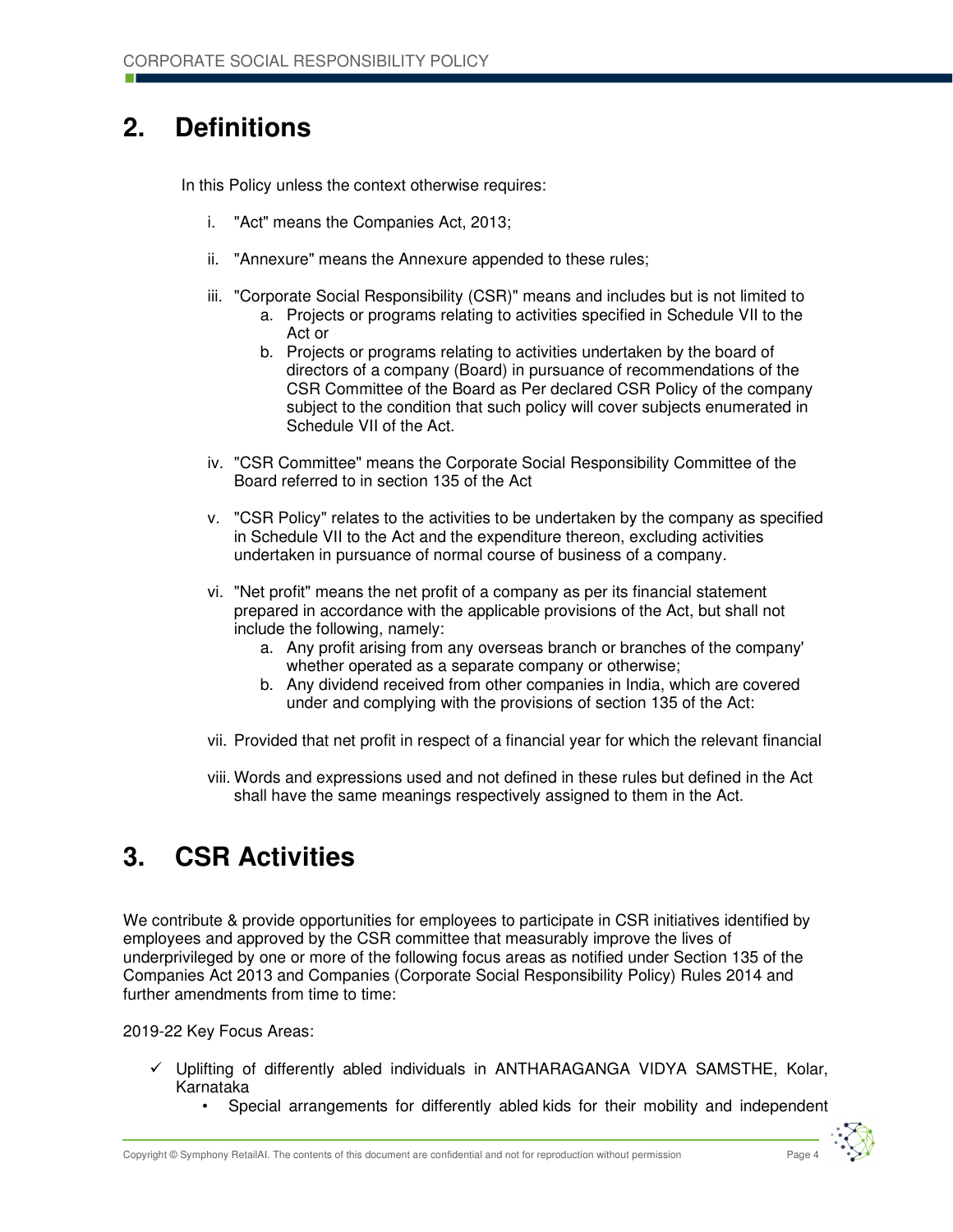functioning in day to day activities

- Provide sustainable power back-up and streetlights to the school campus to avoid entry of wild animals
- Support with hygienic kitchen environment and basic food essentials
- Digital literacy Internet access for education

The above list is illustrative not exhaustive. All activities under the CSR activities are environment friendly and socially acceptable to the local people and Society.

#### **4. Allocation of Funds**

We will spend not less than 2% of the average Net Profits of the Company made during the three immediately preceding financial years. The surplus arising out of the CSR activity will not be part of business profits of the Company. The Corpus would thus include the 2% of average net profits, as aforesaid, any income arising there from and surplus arising out of CSR activities.

## **5. Corporate Social Responsibility (CSR) Committee**

CSR Committee comprises of 2 board of members who are mentioned below,

- 1. Chandramouli Vaidyanathan (Chairman)
- 2. Rahul Bhattacharya

Board of Directors shall be responsible to

- Take decision for making or effecting changes in the constitution of the CSR Committee;
- Approve the CSR Policy & disclose the composition of CSR Committee in its Board of Directors' report and place it on the Company's website;
- Ensure that the activities proposed in the CSR Policy are undertaken by the CSR committee;
- Ensure that the Company spends, in every financial year, at least 2% of average net profits of the Company made during the 3 immediately preceding financial years, as required under Section 135 of the Companies Act, 2013 & Rules made thereunder;
- If Company fails to spend the sum as mentioned above, then the board shall, in its report specify the reasons for not spending the amount.

CSR Committee shall be responsible to

• To formulate & recommend to the Board of Directors, a CSR Policy indicating the activities to be undertaken as specified in Schedule VII of the Companies Act, 2013 and modify / amend the same as required to make sure implementation is done in a transparent manner and monitored accordingly;